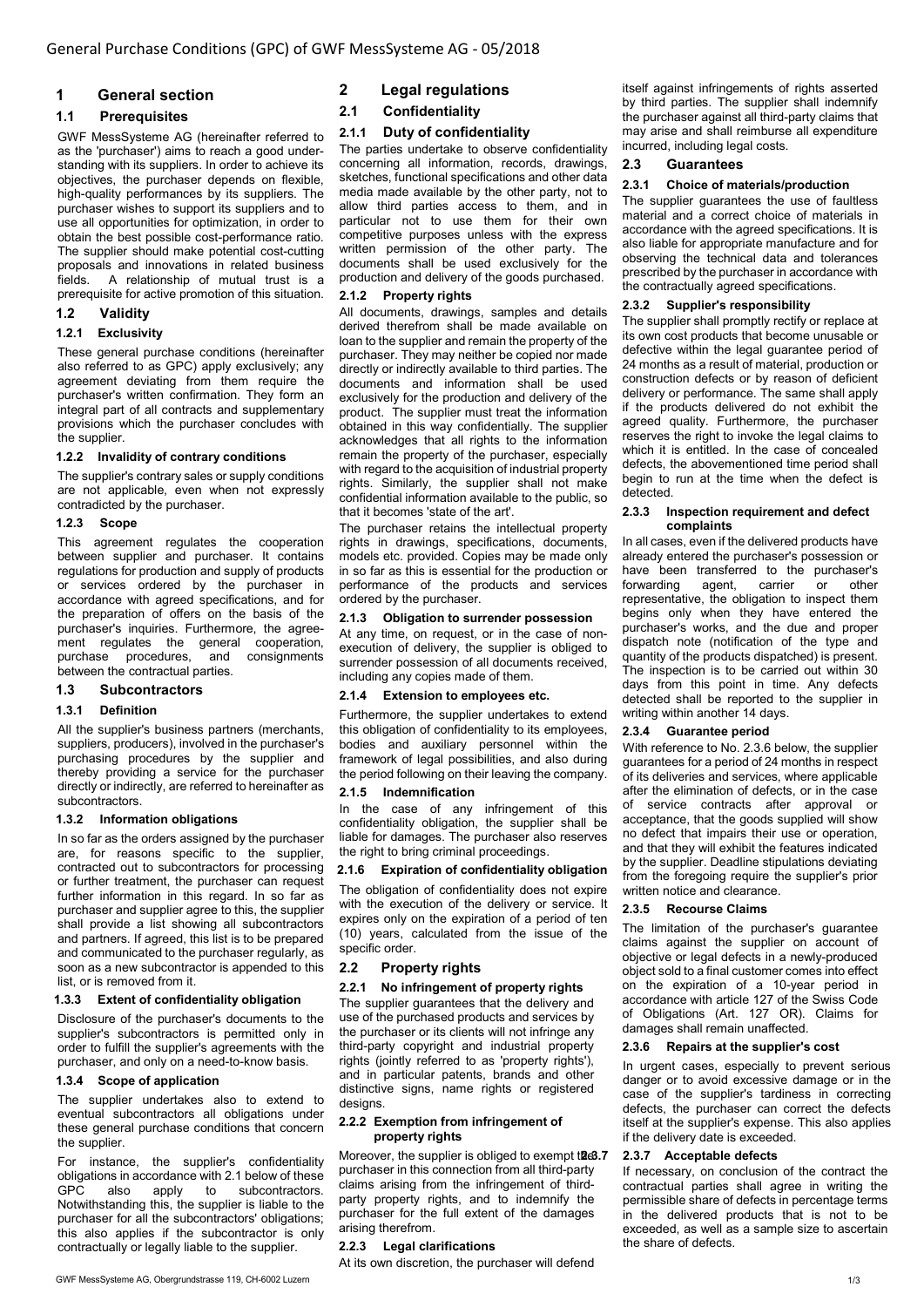#### 2.3.8 Right of return

If the purchaser confirms, during storage in the warehouse or when goods leave inspection, that the agreed share of defects has been exceeded, it is entitled to allow the entire consignment to be returned without further inspections and at the supplier's cost and risk. The purchaser reserves the right to further claims on its part resulting from the foregoing.

#### 2.3.9 Hidden defects

Inspection of the products in accordance with point 2.3.3 shall not relieve the supplier from its guarantee obligation in accordance with points 2.3.4 and 2.3.5 above. This applies especially with regard to defects or errors discovered at a later date.

#### 2.4 Liability

#### 2.4.1 Claims arising from product liability and exemption

Claims arising from product liability and from other legal provisions are expressly reserved. In the case of a claim raised by a customer or another third party on account of a product defect - irrespective of the relevant legal basis -, the supplier undertakes to exempt the purchaser from such claims in so far as the supplier incurs responsibility for the cause of the defect. In this connection, the supplier shall be responsible for all costs and outgoings - such as e.g. transport, fitting and removal costs - including all legal prosecution costs.

#### 2.4.2 Product recalls

Product recalls for which the supplier or the subcontractors that it has called in are held responsible, shall be carried out by the supplier and at the supplier's cost.

#### 2.4.3 Insurance

In order to provide liability cover, the supplier undertakes, at its own cost, to conclude an adequate, internationally valid liability insurance including a product indemnity insurance (inclusive of the USA and Canada), which provides for cover of at least 5 million euros per instance of damage. At the purchaser's request, the supplier shall provide relevant proof in this respect vis-a-vis the purchaser.

#### 2.5 Auditing

#### 2.5.1 Cooperation

The supplier conducts a management system in accordance with ISO 9001, or declares that if necessary it is prepared to allow an audit to be carried out by the purchaser or by a firm designated by the purchaser (supplier audit). Observance of standards ISO14001 and OHSAS 18001 must also be ensured in the context of ongoing improvement.

#### 2.5.2 Confidentiality

The purchaser undertakes vis-a-vis the supplier to treat the information obtained during the audit confidentially. The same also applies if an audit is carried out with regard to a subcontractor.

#### 2.6 Reservation of title

In the case of advance payment or part payment of the purchase price before delivery of the products, already during manufacture the purchaser shall accede to ownership of the products undergoing production, including semifinished goods and purchased parts, step by step up to the equivalent of the advance or part payments that it has made.

The purchaser is entitled to resell the products. This does not infringe the supplier's claims to ownership.

# 2.7 Accident prevention regulations

In the case of the delivery of construction and mechanical plant and equipment, machinery, appliances etc., the supplier shall be obliged to observe and comply with the relevant accident

prevention regulations.

#### 2.8 Liability for legal conformity

The supplier guarantees that, at the time of delivery and for at least two (2) years thereafter, its products correspond to all public-law stipulations, especially the safety standards in laws and regulations that apply in EU member States and in Switzerland. The supplier shall inform the purchaser of planned legal changes that could influence the use of the products.

#### 2.9 Child labor/working conditions

The supplier guarantees that the delivered or manufactured products were not produced by child labor, by exploitative labor injurious to health, or by forced labor or prison labor that is exploitative or otherwise offends against human dignity.

In the case of non-observance of the agreement, the purchaser reserves the right to withdraw from its contract with immediate effect, without this leading to a recourse claim for the supplier.

# 2.10 Packaging

The supplier is obliged to accord with the applicable packaging regulations and exempts the purchaser entirely from any claims for damages that are brought by third parties against the purchaser in this connection. Should it prove necessary, the purchaser agrees specific packaging stipulations and product labels with the supplier, to be made available free of charge by the supplier.

#### 3 Orders

#### 3.1 Offer

In the offer, with regard to quantity and quality the supplier shall follow the purchaser's non-binding inquiry precisely, and in the case of any deviations shall refer to these expressly. The offer shall be free of charge to the purchaser.

#### 3.2 Prices

The supplier and the purchaser endeavor to reduce material and manufacturing costs by means of continual improvements in processes, and to negotiate prices on this basis. Price negotiations usually take place in the 4<sup>th</sup> quarter in order to establish prices for the following year. The negotiated prices always apply as fixed prices one year in advance.

Should the parties prove unable to agree an appropriate price, an arbitrator appointed by the responsible international chamber of commerce shall make a binding decision for and against the parties.

#### 3.3 Acceptance of order

Every order by the purchaser shall be confirmed by the supplier in writing within 3 working days with an indication of the delivery date determined by calendar date. If the confirmation is not received by the purchaser within five (5) working days after the order, then the purchaser is no longer bound to observe the order. Changes to, deviations from and additions to the order by the supplier require the purchaser's previous written approval. Otherwise it is invalid.

#### 3.4 Delivery conditions

#### 3.4.1 Incoterms

The costs of transport, importation and customs clearances and of transfer of risk shall accord with the specific agreed Incoterm clause in accordance with the internationally valid Incoterms 2010 of the International Chamber of Commerce.

#### 3.4.2 Part deliveries

Part deliveries are permitted only with the purchaser's previous written agreement and shall be designated as such unambiguously.

#### 3.4.3 Delivery period and dates

Delivery periods and dates are always binding and must be strictly observed. The delivery period begins with the order date. In the case of nonobservance of the agreed delivery date/agreed delivery period the supplier shall immediately be in default.

# 3.4.4 Contractual penalty

In the case of default (No. 3.4.3 above), the supplier shall incur a conventional penalty to the extent of 2% of the particular net contractual volume per week of delay, but at most 10% of the particular net contractual volume. Every calendar week after the agreed delivery date shall count as a week of delay. Payment of the conventional penalty does not free the supplier from its contractual obligations. The purchaser reserves the right to claim for damages.

In the case of force majeure, the conventional penalty is ineffective.

# 3.4.5 Information obligation

As soon as the supplier is in a position to assume that it will not be able to make the delivery on time either in part or as a whole, it must indicate this promptly to the purchaser in writing, giving the reasons and the foreseeable extent of the delay.

#### 3.4.6 Special right of withdrawal

The purchaser reserves the right to withdraw from the concluded contract from a delay of over four weeks, calculated from the agreed delivery date. This withdrawal does not free the supplier from its liability for damages suffered by the purchaser on account of the delayed delivery.Should the late delivery have occurred by reason of force majeure in the supplier's area, the purchaser is also entitled to withdraw from the contract in accordance with the provision.

In both cases the supplier is not entitled to make any claims for damages on account of the purchaser's exercise of its right of withdrawal.

#### 3.5 Force majeure

#### 3.5.1 Principles

Each party is entitled to adjust the fulfilment of its contractual obligations to the extent that this fulfilment is rendered impossible or disproportionately difficult by circumstances of force majeure.

Force majeure is taken as being an extraordinary event that takes effect externally as a result of natural forces or the actions of third persons, that human insight and experience cannot foresee, and that cannot be prevented or mitigated with economically viable means even with the greatest care that might reasonably be expected in the circumstances, and that the injured party cannot accept because of its frequency.

#### 3.5.2 Requisite measures

As soon as it is known, the supplier claiming an instance of force majeure must inform the purchaser by telephone, and within two working days in writing, of the occurrence and the probable end of any such circumstance.

#### 3.6 Invoices/payments

#### 3.6.1 Formal invoice requirements

An invoice in printed form must be sent by post to the invoice address indicated in the order for every delivery or service. Alternatively, the invoice may also be sent by e-mail (buchhaltung@gwf.ch). Electronic invoices (e-billing) are not acceptable. The wording of invoices must agree with the order references. In all the supplier's written documents, especially in delivery notes and invoices, the following data are to be given in typed/printed form for the articles ordered: a. Name and address of the purchaser

- 
- b. The exact designation of the division issuing the order